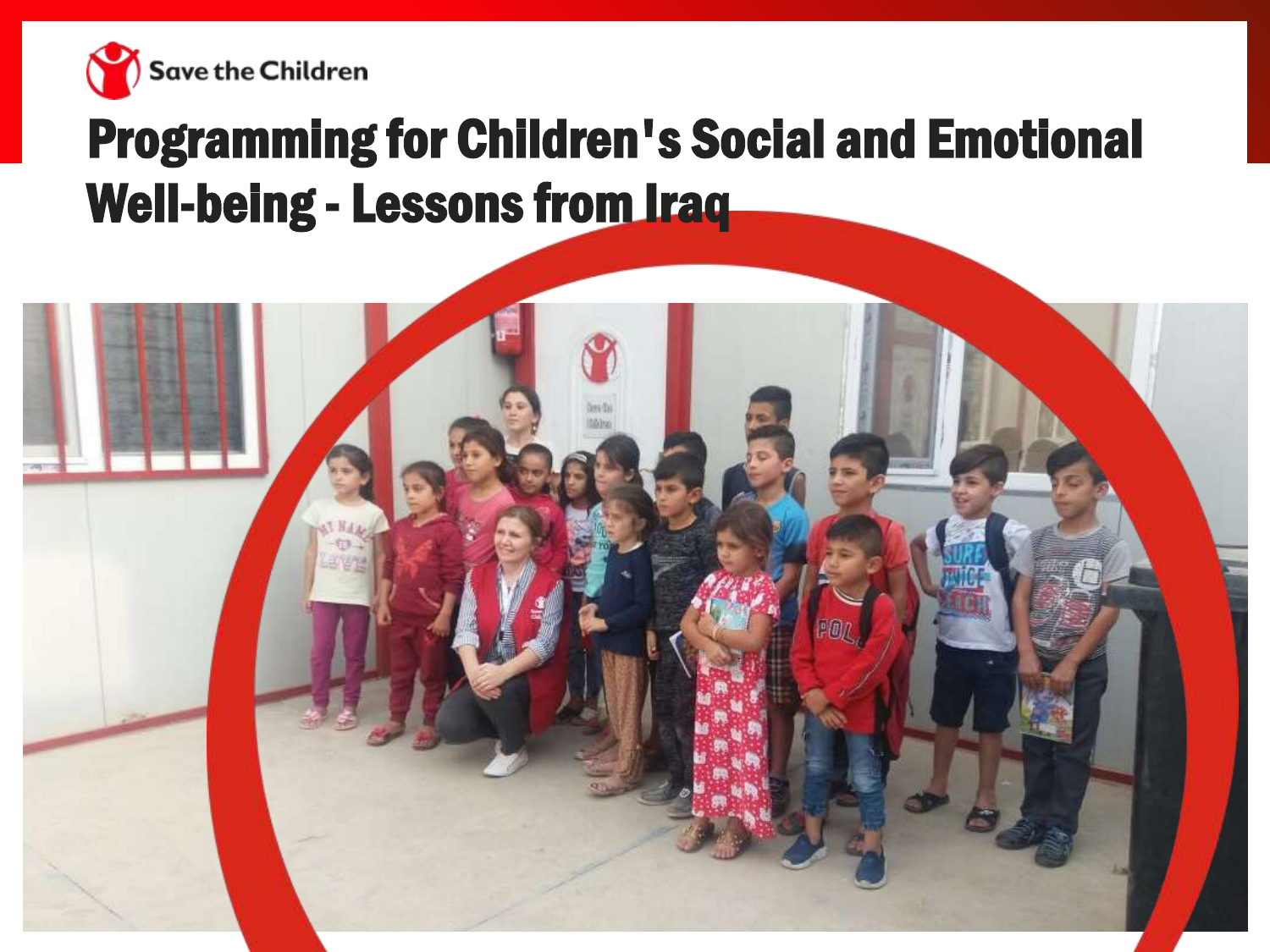# AGENDA

**Introductions** 

SEL Programming in Iraq What is ISELA?

- ISELA Pilot in Iraq
- Findings

Q&A

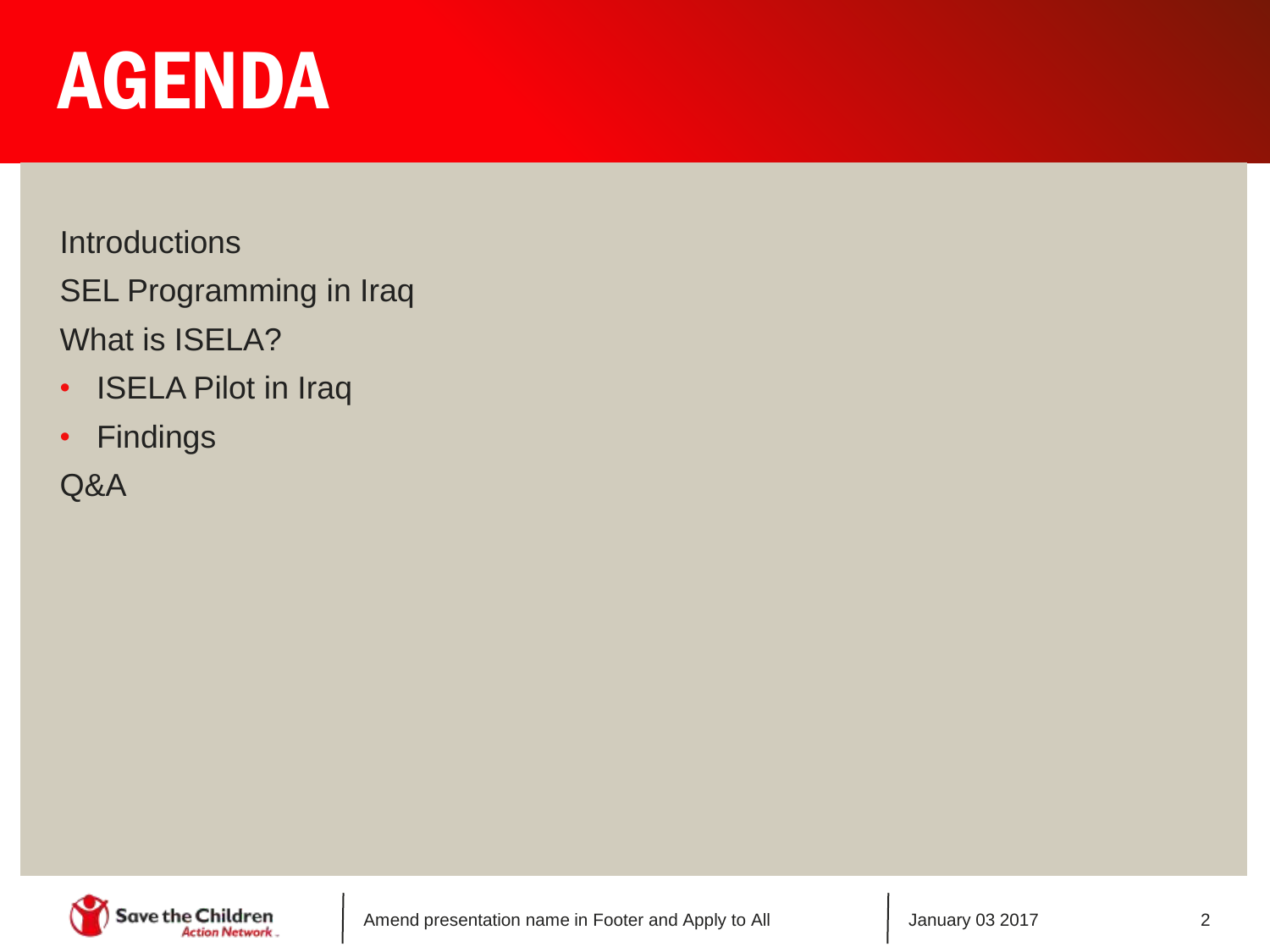## **What is Social & Emotional Learning [SEL]?**

SEL covers 5 basic competencies, which are inter-linked:

**Social and Emotional Learning (SEL) is a process of acquiring social and emotional values, attitudes, competencies, knowledge, and skills that are essential for learning, being effective, well-being, and success in life**. [UNICEF, 2015]

SEL aims to foster the development of five interrelated sets of cognitive, affective, and behavioral competencies:

- Self-awareness
- Self-management
- Social awareness
- Relationship skills
- Responsible decision-making



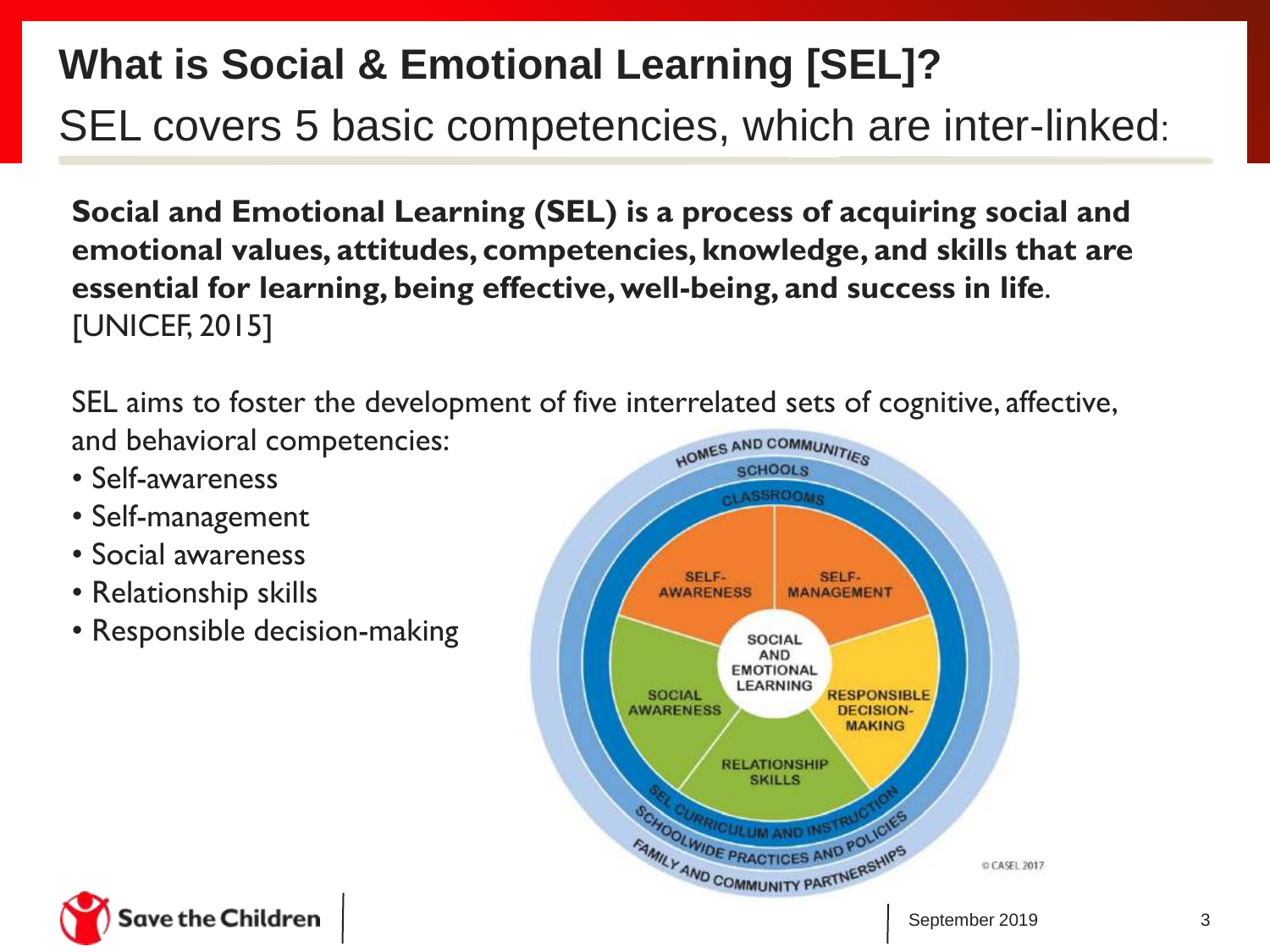## **What is Social & Emotional Learning [SEL]?** SEL and PSS

**PSS and SEL are complimentary and they both help students to effectively cope with crisis and achieve learning outcomes.**

#### PSS SEL SEL SEL SEL

- can be preventive, curative or promotive and broadly addresses psychosocial wellbeing
- builds upon children's skills to reduce negative developmental and behavioral effects of exposure to crisis
- specific to the education sector and focuses on the promotion of skills and abilities that help young people learn, cope and succeed



*Levels of MHPSS – IASC*

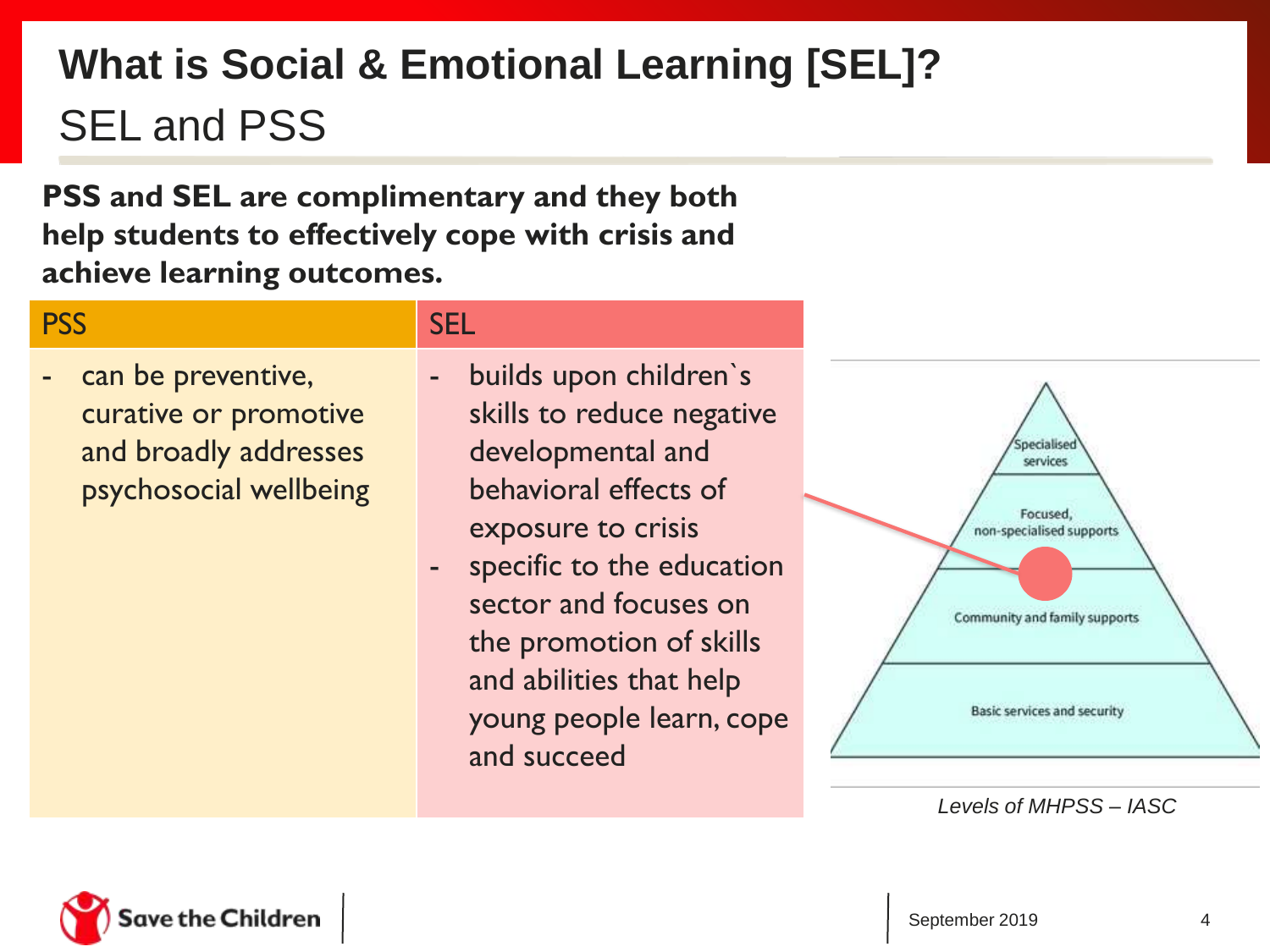## **The impact of SEL**

[INEE Background Paper on Psychosocial Support and Social and Emotional Learning for Children and Youth in Emergency Settings](http://s3.amazonaws.com/inee-assets/resources/INEE_PSS-SEL_Background_Paper_ENG_v5.3.pdf)



SEL programs can:

- enhance academic achievement and attainment:
- improve school attendance, engagement, and motivation;
- reduce negative student behavior in schools and in the community, such as bullying, violence, and juvenile crime;
- benefit the mental health of staff and students by lowering stress, anxiety, and depression;
- improve health outcomes by reducing teenage pregnancies and drug abuse;
- lead to better staff retention and higher morale;
- and generally help to improve the social and emotional skills of both students and staff.

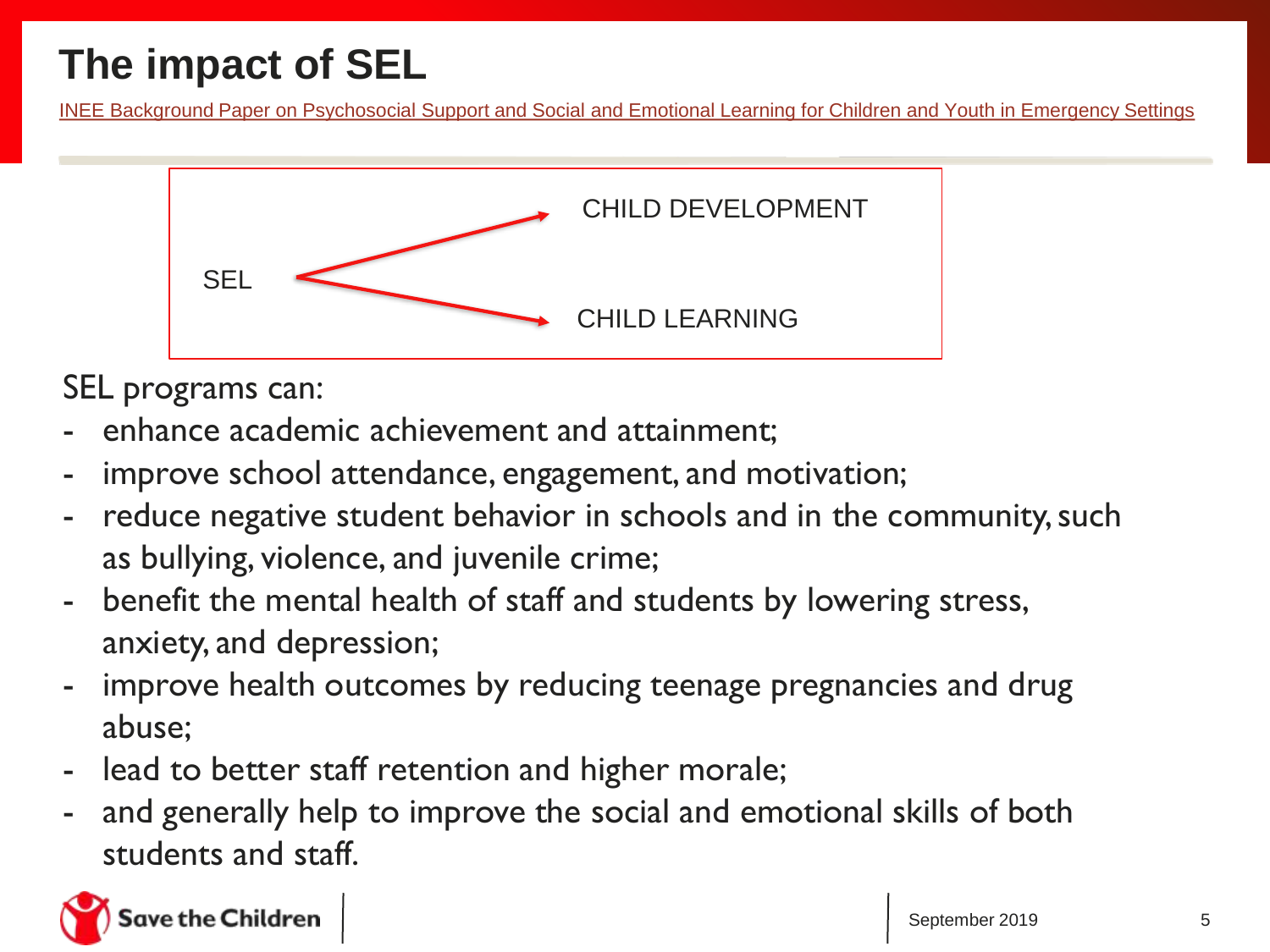## **Child wellbeing in Iraq** Save the Children`s work on SEL in Iraq

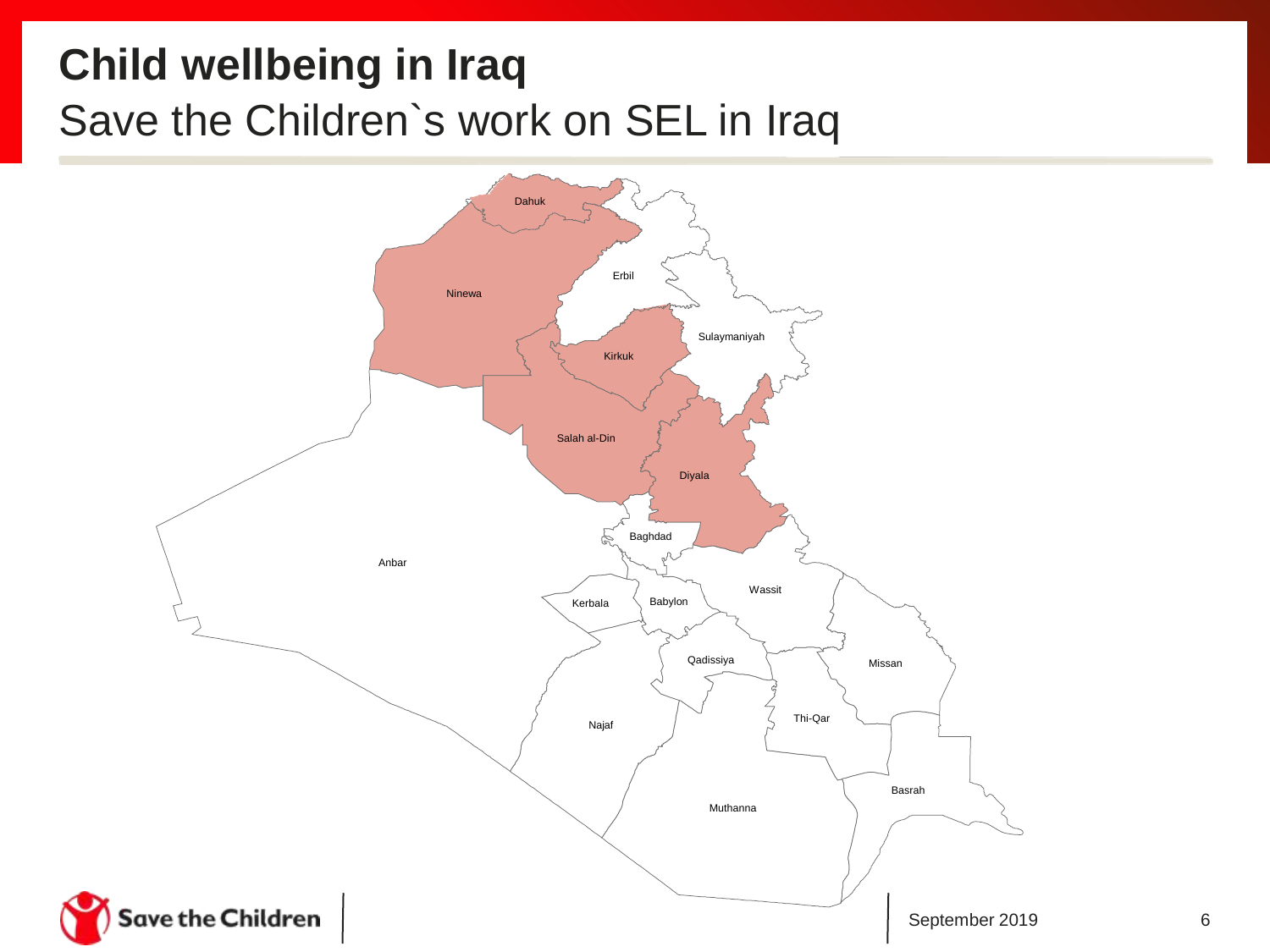#### **How does International Social and Emotional Learning Assessment (ISELA) measure SEL?**

| <b>SEL COMPETENCY</b><br><b>AREA</b> | <b>Skill included in ISELA</b><br>(name of ISELA task)                                 |
|--------------------------------------|----------------------------------------------------------------------------------------|
| Self-awareness                       | Accurate self-perception (Self concept)<br>Self-efficacy (Self-concept)                |
| Self management                      | • Stress management (Stress management)<br>Self-motivation (Perseverance)<br>$\bullet$ |
| Social awareness                     | Perspective-taking (Empathy)<br><b>Empathy (Empathy)</b><br>$\bullet$                  |
| <b>Relationship skills</b>           | <b>Relationship building (Relationships)</b>                                           |
| Responsible decision-making          | Solving problems (Solving conflict)                                                    |

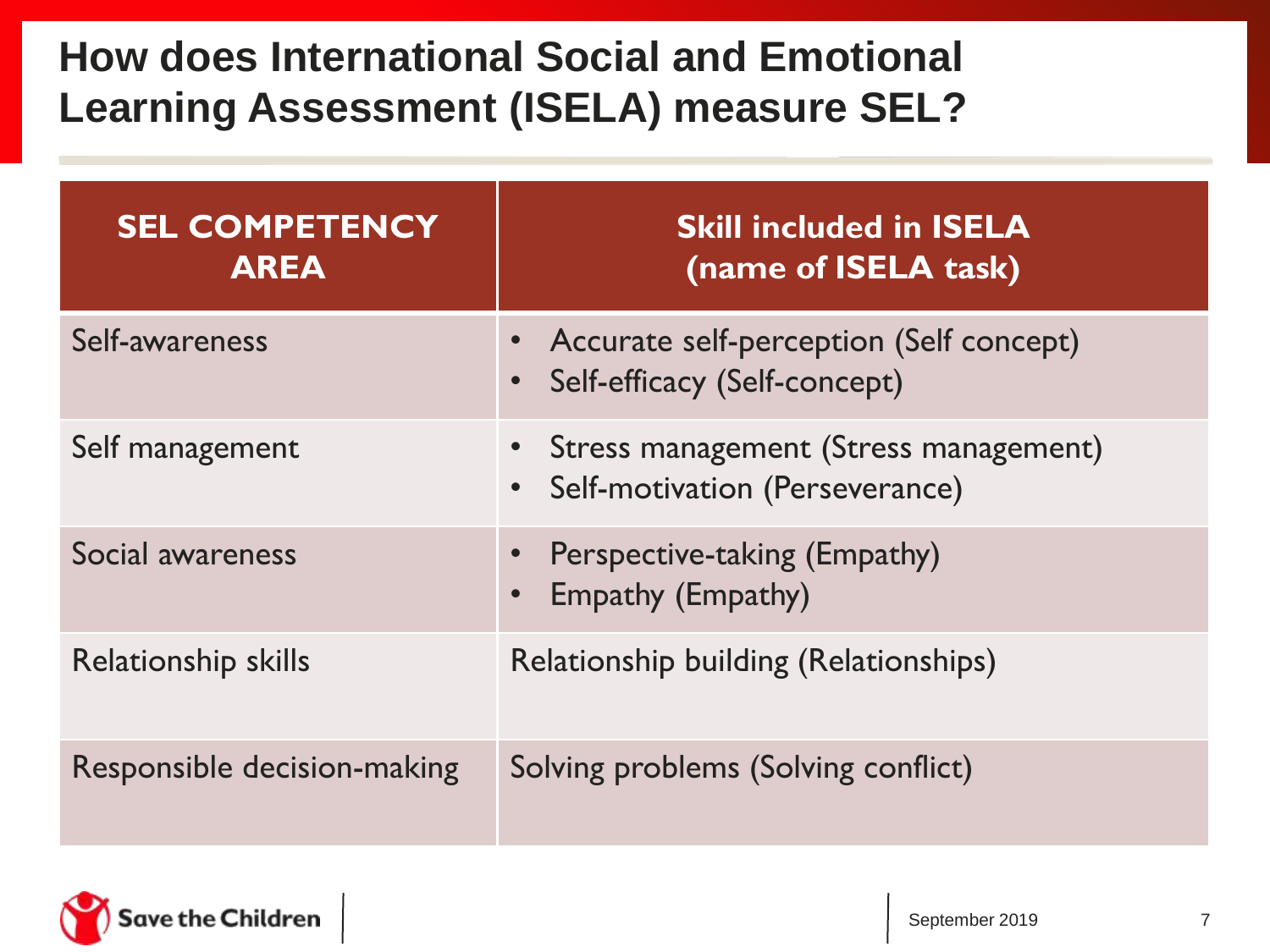## **What is ISELA?**

- ISELA helps us understand the development of SEL competencies in children between 6-12 years
- Cross-sectional use: Provides profile of children's SEL competencies and the SEL environment
- Longitudinally: Provides picture of how SEL competencies change over time
- **ISELA** is <u>not</u> a diagnostic tool



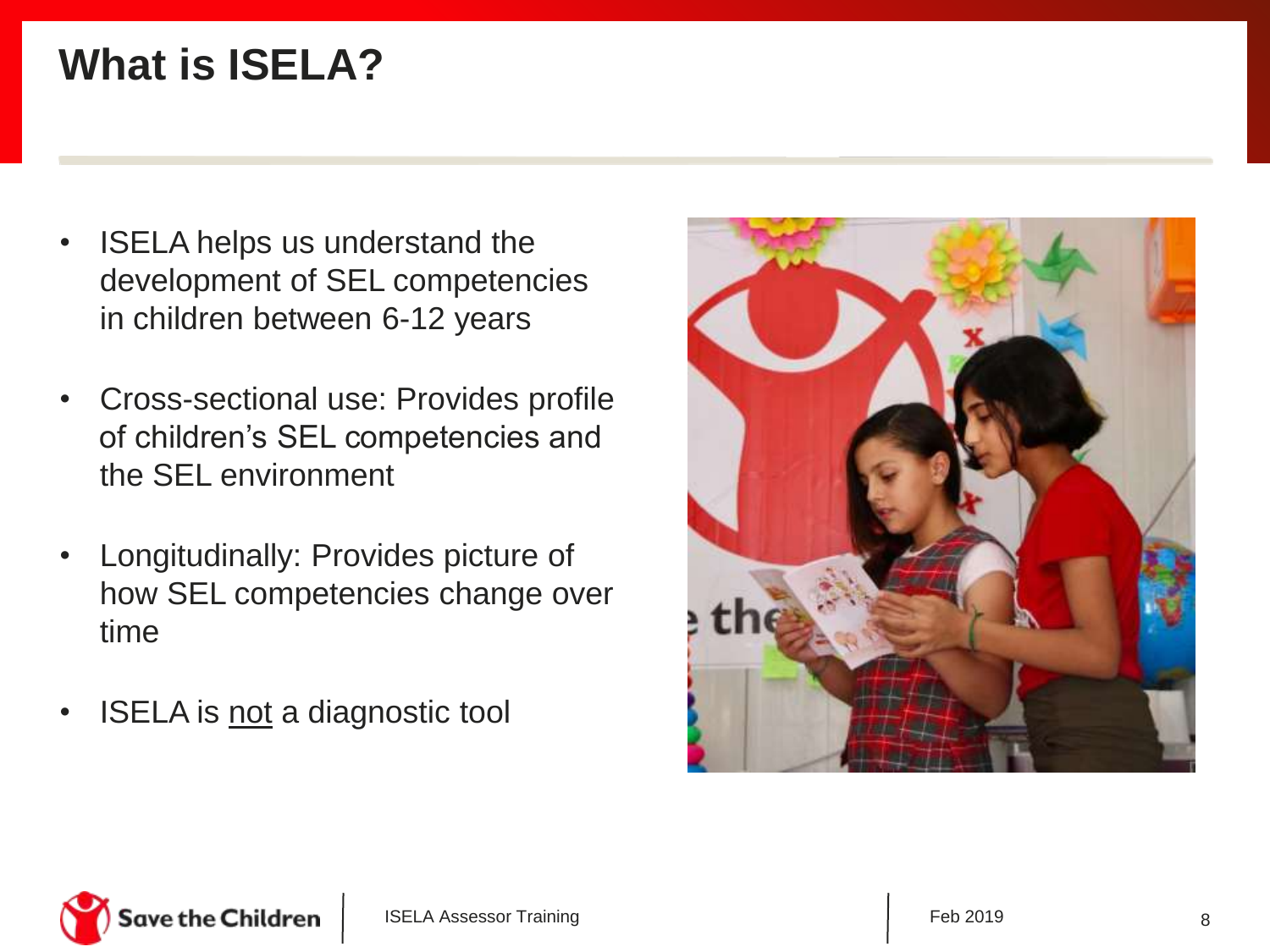

## ISELA Pilot in Duhok **Office**

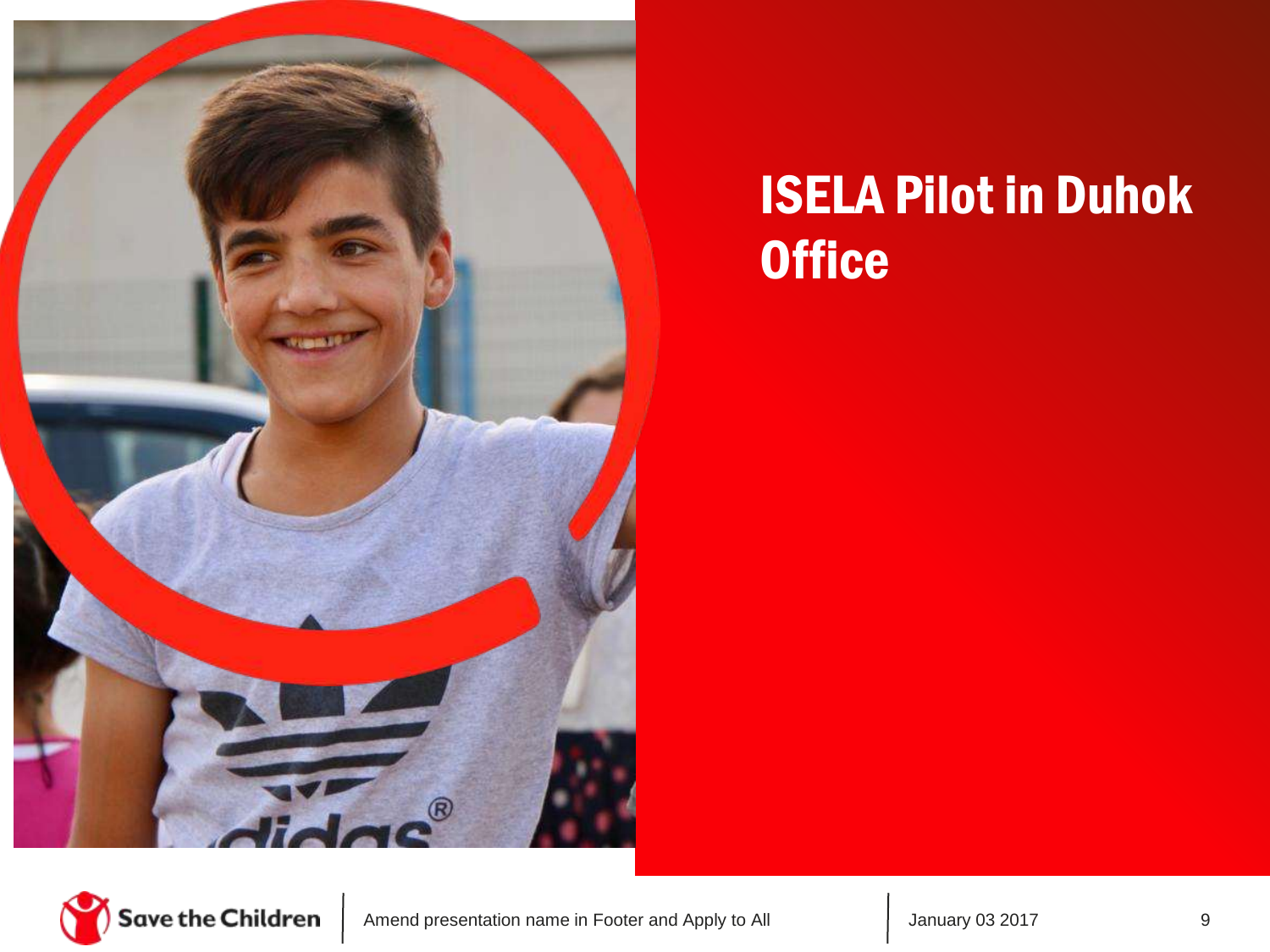## **Introduction** ISELA Pilot Duhok

Country Review

Select sample: Two camps, 10 schools, Children grades 1-4, Random selection

> Translate/ Back translate into Arabic/ Spoken Kurdish

> > Enumerator recruitment, training and review

Pilot test, Revise, Finalize

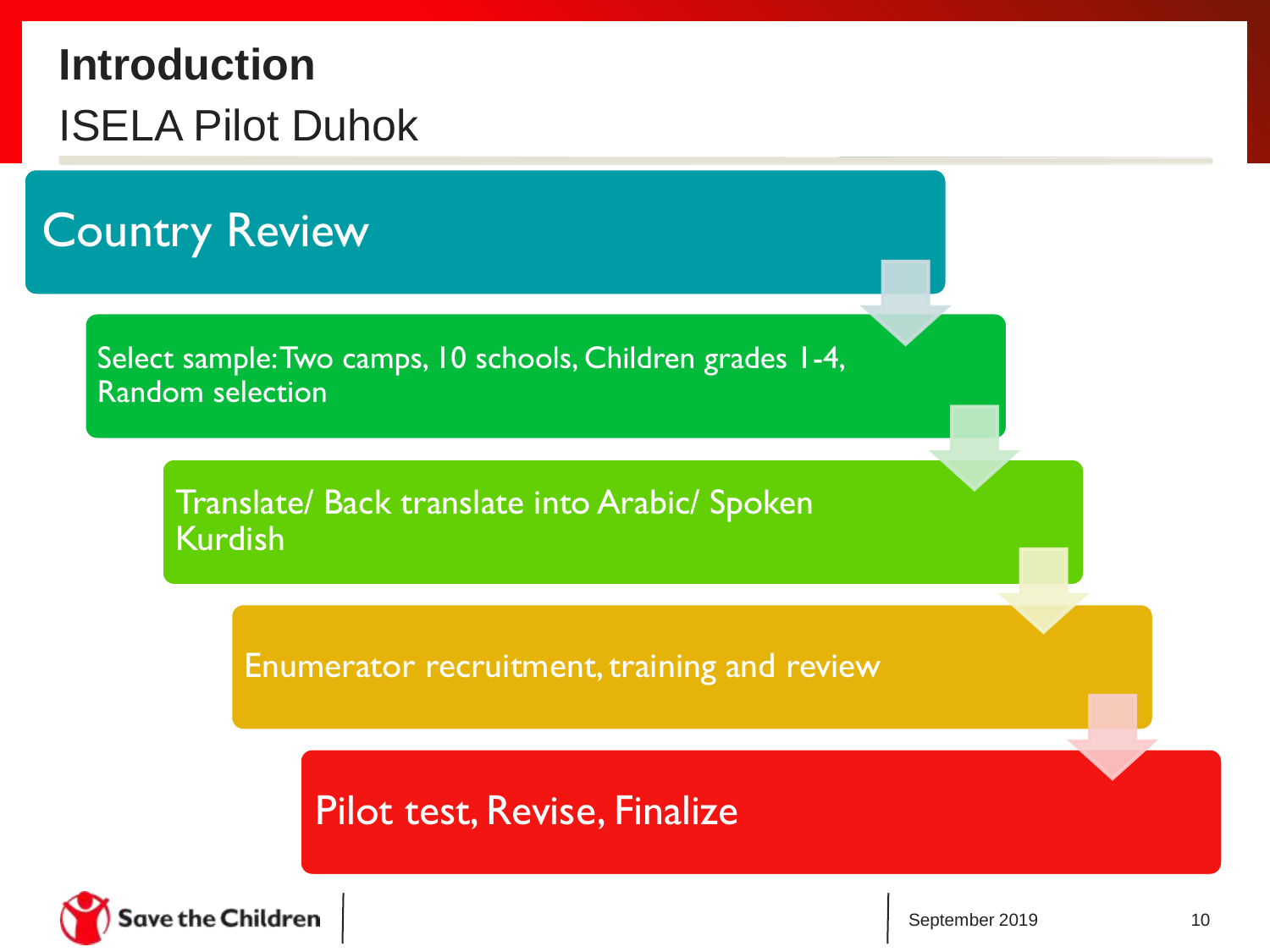## **ISELA Implementing on Field**



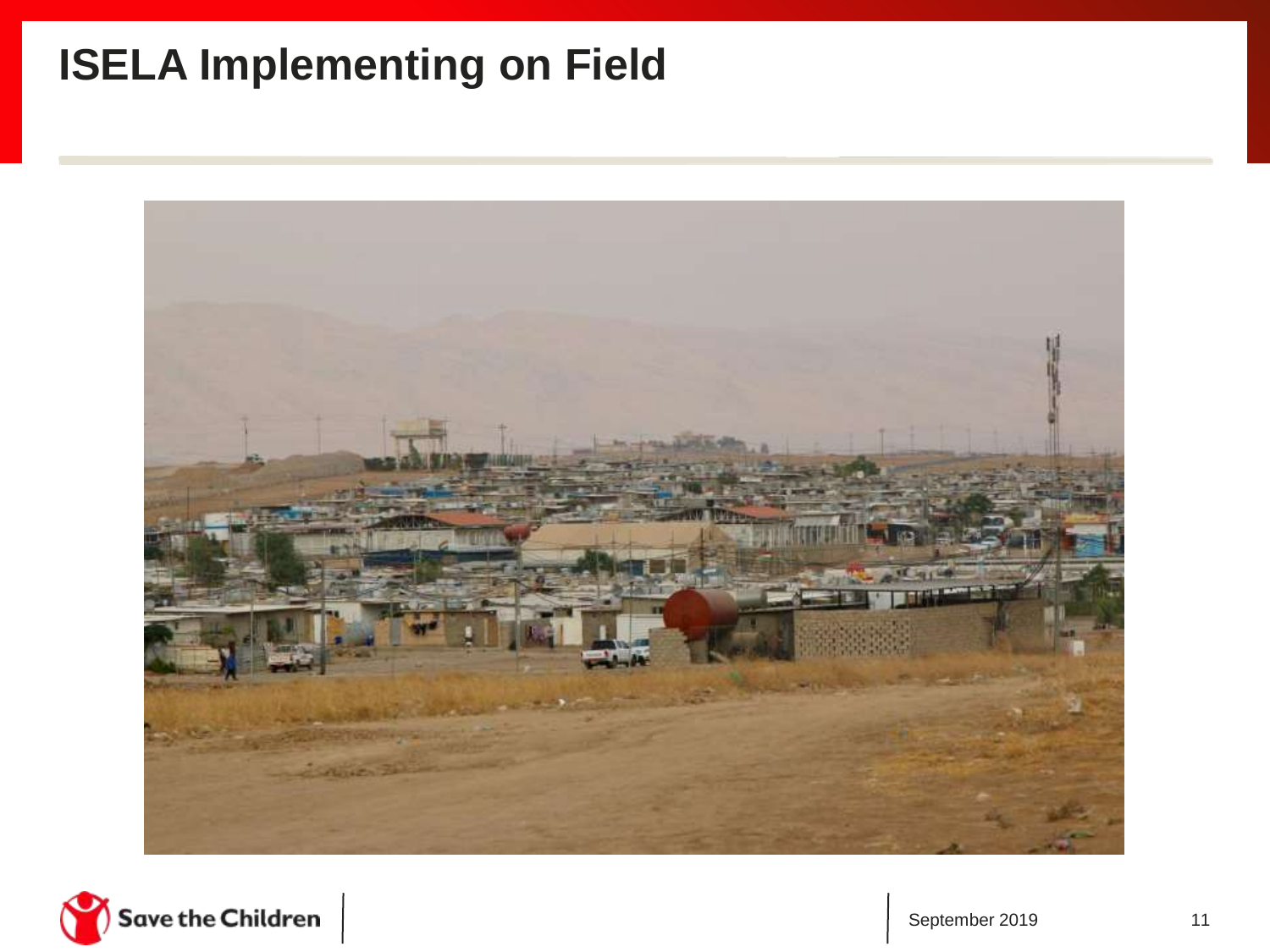## **How teachers and students did feel in this process?**

## • **Students**

- Nervous before the assessment
- Enumerators explained purpose of assessment and built rapport through games and energizers to ease discomfort
- Refreshment was provided

## • **Teachers**

- Excited about assessing Social Emotional Learning.
- Supportive in filling out social competency tool for each students
	- A few teachers struggled with Arabic on the social competency tool, enumerators assisted them in translating the tool to Kurdish
- Asked for the results to help them in their work.

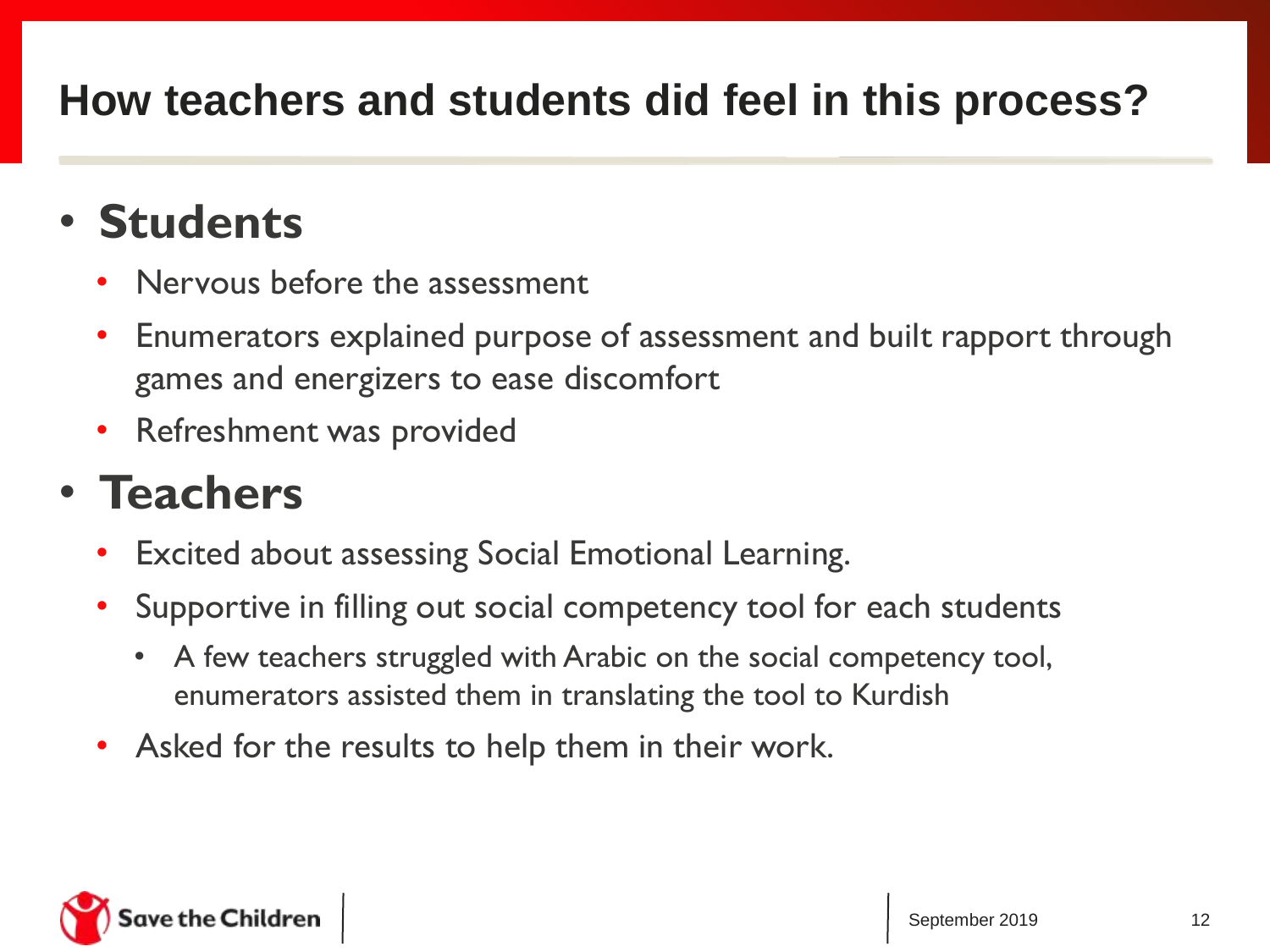#### **How did SEL training supported teachers to help children in social and emotional learning?**

- **SEL training separate from ISELA**
- **Classroom management support**
- **Spot check assessment results**



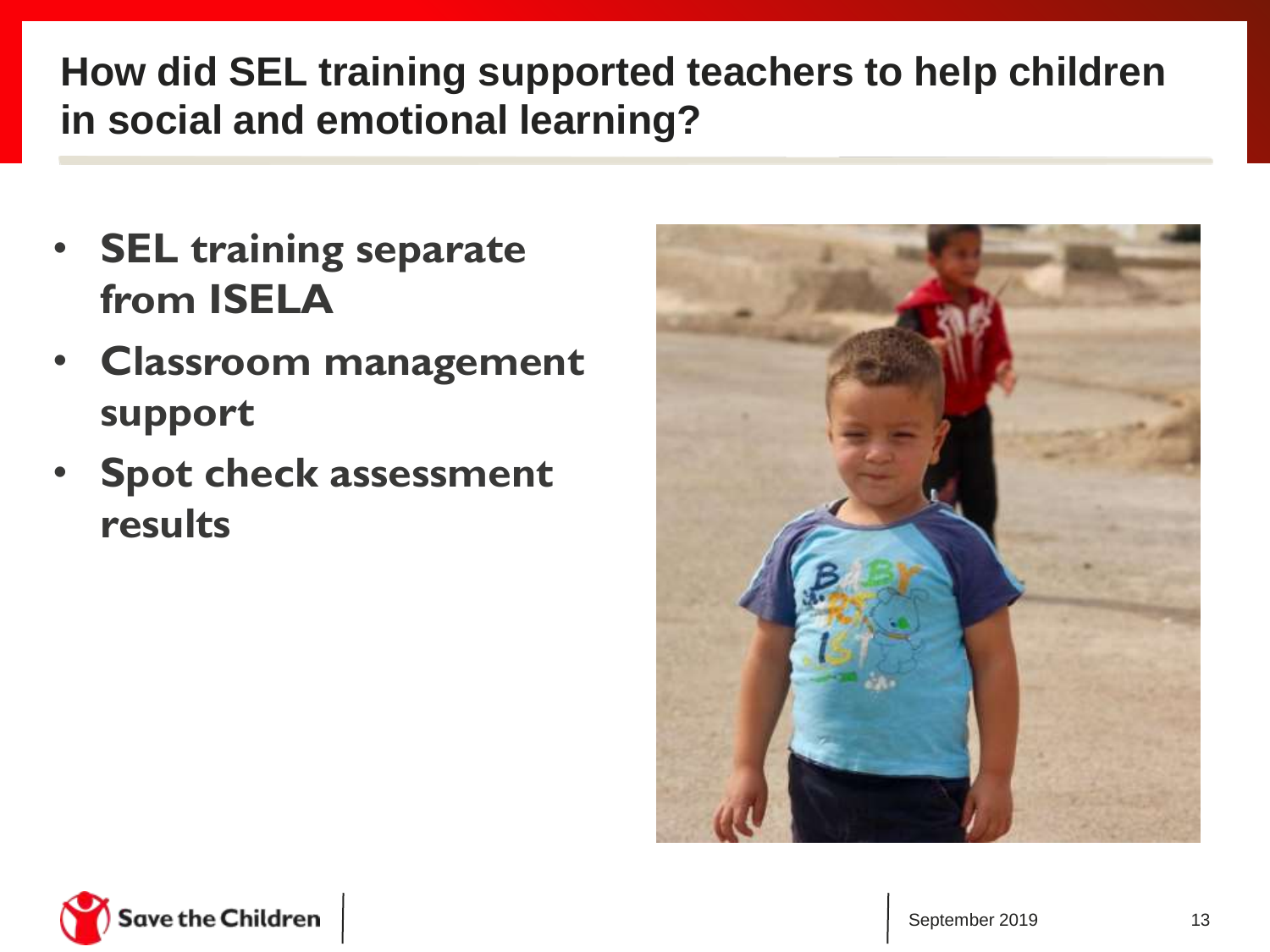## **Challenges During ISELA Implementations**

- Time and timing
- Translation
- Random Selection
- Children's mobility



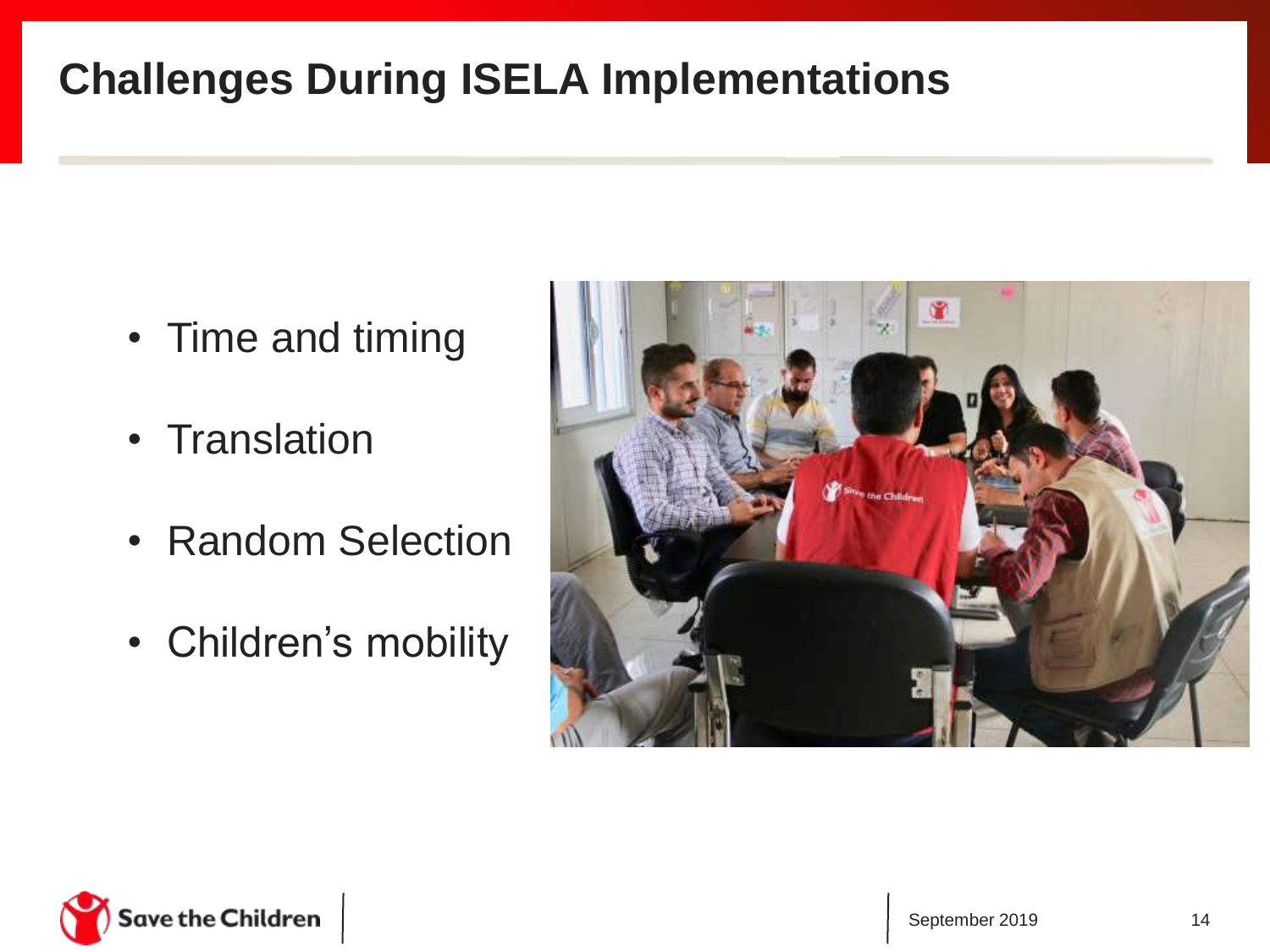## **ISELA findings and implications**

- **Grade was positively and significantly correlated with children's outcome scores (\*\*\* p<0.001, \*\* p<0.01, \* p<0.05)**
- **Learning environment threats**
- **ISELA Construct Validity and Reliability**